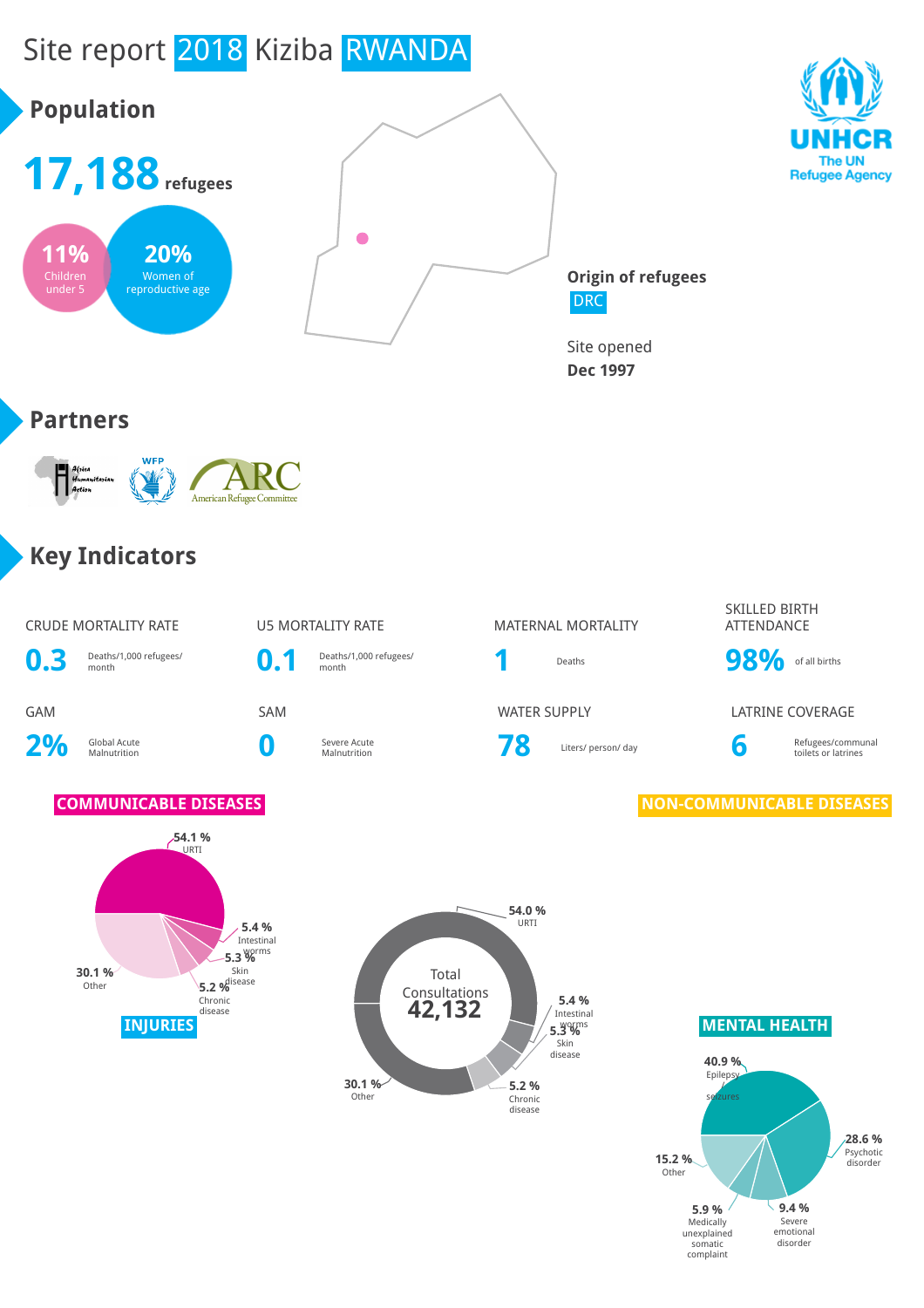### **Public Health**

| <b>HEALTH STAFFING</b>                                      | <b>INDICATOR</b> | <b>STANDARD</b> |           | <b>MORBIDITY</b>                                 | <b>INDICATOR</b> | <b>STANDARD</b> |                       |
|-------------------------------------------------------------|------------------|-----------------|-----------|--------------------------------------------------|------------------|-----------------|-----------------------|
| Number of medical doctors                                   |                  | 1: 50,000       | ◎         | Incidence of malaria among children under        | 4                |                 |                       |
| Number of qualified nurses                                  | 7                | 1:10,000        | ◙         | Incidence of watery diarrhoea among              | 11               |                 |                       |
| Number of community health workers                          | 15               | 1: 1,000        | A         | children under 5                                 |                  |                 |                       |
| <b>ACCESS AND UTILIZATION</b>                               | <b>INDICATOR</b> | <b>STANDARD</b> |           | Incidence of pneumonia among children<br>under 5 | 25               |                 |                       |
| Consultations per trained clinician per day                 | 53               | < 50            | ▲         | Incidence of pneumonia among over 5              | 6                |                 |                       |
| Health utilisation rate (new visits / refugee /             | 2.4              | $1 - 4$         | ◙         | Tuberculosis success rate                        | 100%             | ☑<br>< 90%      |                       |
| year)<br>Proportion of host population consultations        | 17%              |                 |           | Were any MDR/X-TB cases diagnosed among<br>PoCs? | <b>No</b>        | ఴ<br><b>No</b>  |                       |
| <b>MORTALITY</b>                                            | <b>INDICATOR</b> | <b>STANDARD</b> |           | VACCINATION                                      | <b>INDICATOR</b> | <b>STANDARD</b> |                       |
| <b>Crude Mortality Rate</b><br>(CMR) (/1000/month)          | 0.3              | < 0.75          | $\bullet$ | Full vaccination coverage                        | 3%               | < 95%           | Ø                     |
| <b>Under-five Mortality Rate</b><br>(U5MR) (/1000/month)    | 0.1              | < 1.5           | $\bullet$ | Measles vaccination coverage                     | 99%              | < 95%           | $\boldsymbol{\Omega}$ |
| <b>Infant Mortality Rate</b><br>(IMR) (/1000 livebirths)    | 6.3              | < 30            | $\bullet$ | Source of vaccination data                       | <b>HIS</b>       |                 |                       |
| <b>Neonatal Mortality Rate</b><br>(NNMR) (/1000 livebirths) | 4                | < 20            | $\bullet$ | <b>IN-PATIENT DEPARTMENT (IPD)</b>               | <b>INDICATOR</b> | <b>STANDARD</b> |                       |
| <b>OUTBREAK ALERT AND RESPONSE</b>                          | <b>INDICATOR</b> | <b>STANDARD</b> |           | Average length of stay (days)                    | 3.9              |                 |                       |
| Proportion of outbreaks investigated within 48<br>hours     |                  | 100%            |           | Case fatality rate                               | 0.0              |                 |                       |
| Number of outbreaks reported                                | $\mathbf 0$      |                 |           | Hospitalisation rate                             | 35.9             | $50 - 150$      | €                     |

# **Reproductive Health**

| <b>ANTENATAL CARE</b>                                                                     | <b>INDICATOR</b> | <b>STANDARD</b> |   | <b>FAMILY PLANNING</b>                                                      | <b>INDICATOR</b> | <b>STANDARD</b> |   |
|-------------------------------------------------------------------------------------------|------------------|-----------------|---|-----------------------------------------------------------------------------|------------------|-----------------|---|
| Antenatal care coverage                                                                   | 73%              | > 90%           | Ω | Contraceptive prevalence rate                                               | 59%              | $\geq 30\%$     |   |
| Coverage of antenatal tetanus vaccination                                                 | 91%              | >95%            |   | Source of contraceptive prevalence data                                     | <b>HIS</b>       |                 |   |
| <b>DELIVERY CARE</b>                                                                      | <b>INDICATOR</b> | <b>STANDARD</b> |   | SEXUAL AND GENDER-BASED VIOLENCE (SGBV)                                     | <b>INDICATOR</b> | <b>STANDARD</b> |   |
| Proportion of births attended by skilled<br>personnel                                     | 98%              | $\geq 90\%$     | ✓ | Total number of reported rapes                                              |                  |                 |   |
| Proportion of births conducted by caesarean<br>section                                    | 14%              | $5 - 15%$       |   | Proportion of eligible rape survivors provided<br>with PEP within 72 hours  | 100%             | 100%            |   |
| Proportion of newborn infants with low birth<br>weight (<2500 gs) (weighed within 72 hrs) | 1%               | < 15%           |   | Proportion of eligible rape survivors provided<br>with ECP within 120 hours | 0%               | 100%            | ☎ |
| Proportion of teenage pregnancies                                                         | 3%               |                 |   | <b>SEXUALLY TRANSMITTED INFECTIONS (STIS)</b>                               | <b>INDICATOR</b> | <b>STANDARD</b> |   |
| Still birth rate (/ 1000 total births / month)                                            |                  |                 |   | Number of genital ulcer diseases                                            | $\mathbf{0}$     |                 |   |
| Number of maternal deaths                                                                 |                  |                 |   | Number of Pelvic Inflammatory diseases                                      | 0                |                 |   |
| Proportion of maternal deaths investigated<br>within 48 hours                             | 0%               | 100%            | Ø |                                                                             |                  |                 |   |